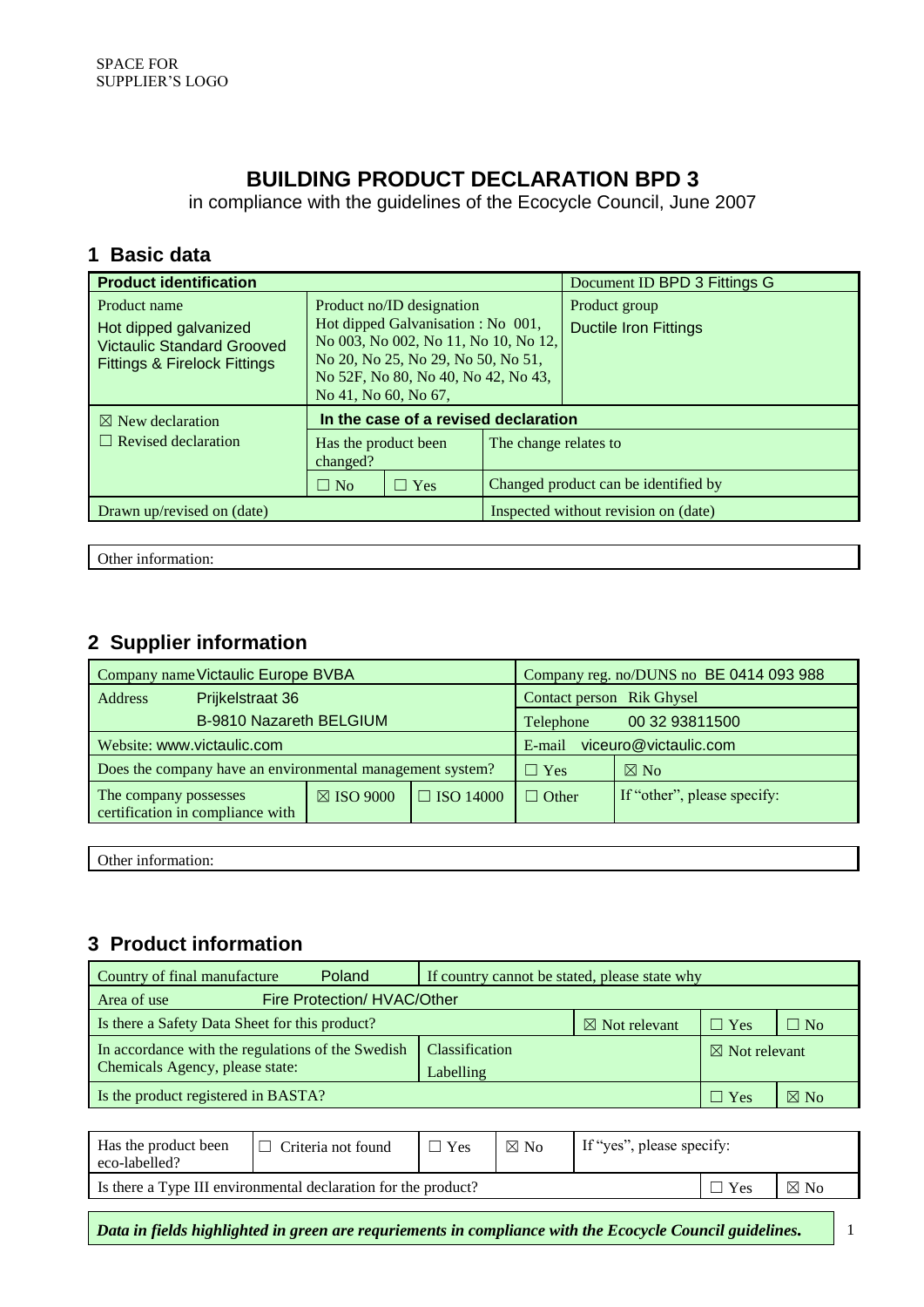| At the time of delivery, the product comprises the following parts/components, with the chemical composition stated: |                                  |                    |                                     |                            |                 |  |  |  |
|----------------------------------------------------------------------------------------------------------------------|----------------------------------|--------------------|-------------------------------------|----------------------------|-----------------|--|--|--|
| <b>Constituent materials/</b><br>components                                                                          | <b>Constituent</b><br>substances | Weight<br>$%$ or g | EG no/ CAS no<br>(or alloy)         | <b>Classifi-</b><br>cation | <b>Comments</b> |  |  |  |
| Ductile Iron                                                                                                         |                                  | 97 to 99<br>$\%$   | <b>ASTM A-536</b><br>grade 65-45-12 |                            |                 |  |  |  |

#### **4 Contents** (To add a new green row, select and copy an entire empty row and paste it in)

| <b>Zinc</b> | 1 to $3$<br>% | CAS 7440-66-6 | Compliant to<br>the<br>Evaluation<br>Criteria for<br>Metallic<br><b>Materials</b><br><b>UBA</b><br>Germany |
|-------------|---------------|---------------|------------------------------------------------------------------------------------------------------------|
|             |               |               |                                                                                                            |
|             |               |               |                                                                                                            |

| Other information:                                                                                                                                                                                                                                          |  |  |  |  |  |  |  |  |
|-------------------------------------------------------------------------------------------------------------------------------------------------------------------------------------------------------------------------------------------------------------|--|--|--|--|--|--|--|--|
| If the chemical composition of the product after it is built in differs from that at the time of delivery, the content of the<br>finished built in product should be given here. If the content is unchanged, no data need be given in the following table. |  |  |  |  |  |  |  |  |
| EG no/ CAS no<br><b>Constituent materials/</b><br>Weight<br><b>Constituent</b><br>Classifi-<br><b>Comments</b><br>(or alloy)<br>substances<br>$%$ or g<br>cation<br>components                                                                              |  |  |  |  |  |  |  |  |
|                                                                                                                                                                                                                                                             |  |  |  |  |  |  |  |  |
|                                                                                                                                                                                                                                                             |  |  |  |  |  |  |  |  |
| Other information:                                                                                                                                                                                                                                          |  |  |  |  |  |  |  |  |

## **5 Production phase**

**Resource utilisation and environmental impact during production of the item is reported in one of the following ways:**

 $\Box$  1) Inflows (goods, intermediate goods, energy etc) for the registered product into the **manufacturing unit**, and the outflows (emissions and residual products) from it, i.e. from "gate-to-gate".

|  |  |  |  |  |  |  |  |  |  | $\Box$ 2) All inflows and outflows from the extraction of raw materials to finished products i.e. "cradle-to-gate". |
|--|--|--|--|--|--|--|--|--|--|---------------------------------------------------------------------------------------------------------------------|
|--|--|--|--|--|--|--|--|--|--|---------------------------------------------------------------------------------------------------------------------|

 $\Box$  3) Other limitation. State what: The report relates to unit of product  $\Box$  Reported product  $\Box$  The product's product group  $\Box$  The product's production unit Indicate **raw materials and intermediate goods** used in the manufacture of the product  $\Box$  Not relevant Raw material/intermediate goods Quantity and unit Comments Indicate **recycled materials** used in the manufacture of the product  $\Box$  Not relevant Type of material Quantity and unit Comments

*Data in fields highlighted in green are requriements in compliance with the Ecocycle Council guidelines.* 2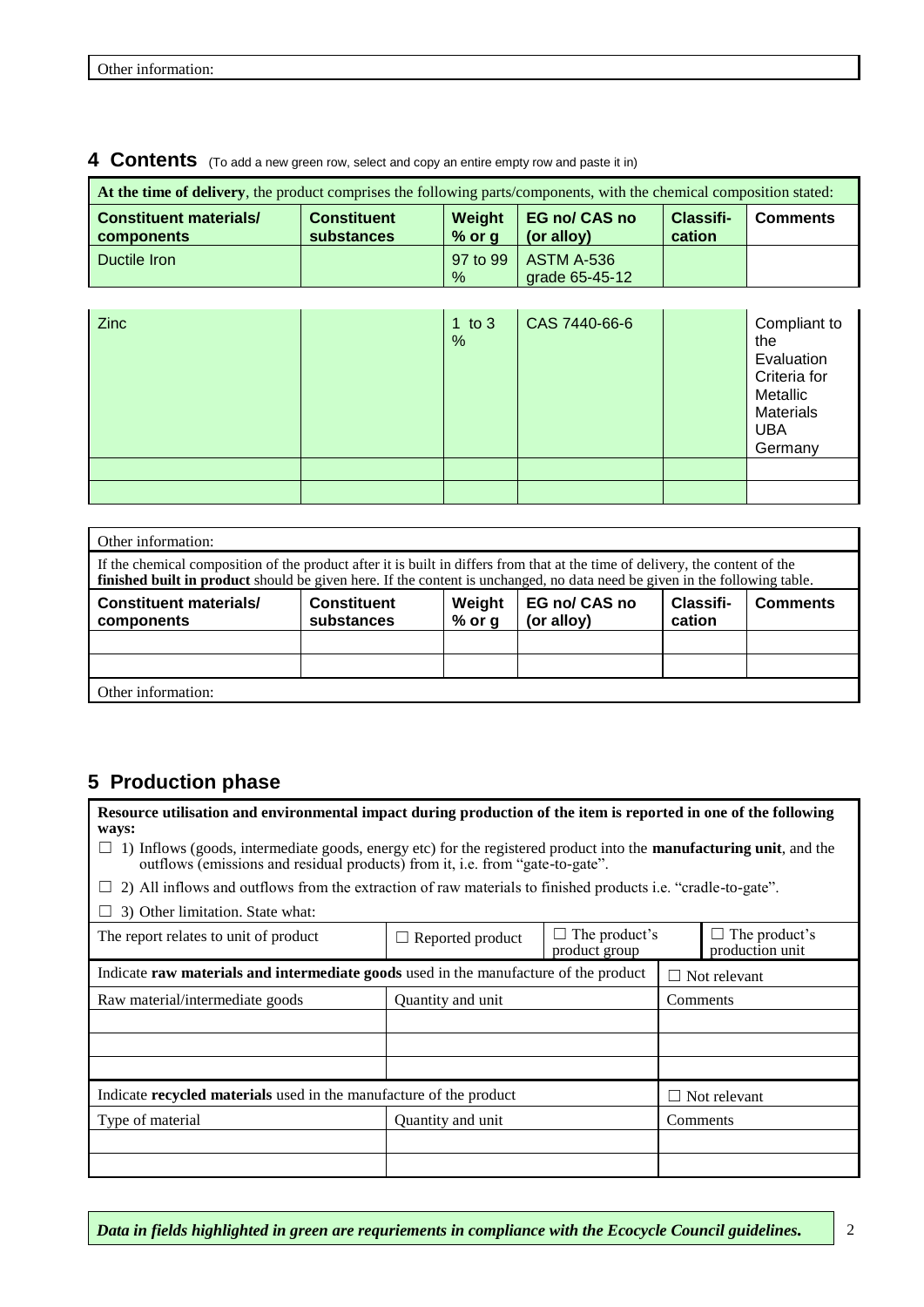| Enter the <b>energy</b> used in the manufacture of the product or its component parts                   |            | $\Box$ Not relevant |                           |                      |          |                     |
|---------------------------------------------------------------------------------------------------------|------------|---------------------|---------------------------|----------------------|----------|---------------------|
| Type of energy                                                                                          |            | Quantity and unit   |                           |                      |          | Comments            |
|                                                                                                         |            |                     |                           |                      |          |                     |
|                                                                                                         |            |                     |                           |                      |          |                     |
| Enter the transportation used in the manufacture of the product or its component parts                  |            |                     |                           |                      |          | $\Box$ Not relevant |
| Type of transportation                                                                                  |            | Proportion %        |                           |                      |          | Comments            |
|                                                                                                         |            |                     |                           |                      |          |                     |
|                                                                                                         |            |                     |                           |                      |          |                     |
| Enter the emissions to air, water or soil from the manufacture of the product or its<br>component parts |            |                     |                           |                      |          | $\Box$ Not relevant |
| Type of emission                                                                                        |            | Quantity and unit   |                           |                      | Comments |                     |
|                                                                                                         |            |                     |                           |                      |          |                     |
|                                                                                                         |            |                     |                           |                      |          |                     |
| Enter the residual products from the manufacture of the product or its component parts                  |            |                     |                           |                      |          | $\Box$ Not relevant |
|                                                                                                         |            |                     | Proportion recycled       |                      |          |                     |
| Residual product                                                                                        | Waste code | Quantity            | Material<br>recycled %    | Energy<br>recycled % |          | Comments            |
|                                                                                                         |            |                     |                           |                      |          |                     |
|                                                                                                         |            |                     |                           |                      |          |                     |
| Is there a description of the<br>data accuracy for the<br>manufacturing data?                           | $\Box$ Yes | $\Box$ No           | If "yes", please specify: |                      |          |                     |

Other information:

## **6 Distribution of finished product**

| Does the supplier put into practice a system for returning load carriers for the<br>product?      | $\boxtimes$ Not relevant | $\Box$ Yes      | $\square$ No   |
|---------------------------------------------------------------------------------------------------|--------------------------|-----------------|----------------|
| Does the supplier put into practice any systems involving multi-use packaging<br>for the product? | $\Box$ Not relevant      | $\boxtimes$ Yes | $\Box$ No      |
| Does the supplier take back packaging for the product?                                            | $\boxtimes$ Not relevant | $\Box$ Yes      | $\Box$ No      |
| Is the supplier affiliated to REPA?                                                               | $\Box$ Not relevant      | Yes             | $\boxtimes$ No |
|                                                                                                   |                          |                 |                |

Other information:

### **7 Construction phase**

| Are there any special requirements for the<br>product during storage?                           | $\Box$ Not relevant | $\boxtimes$ Yes | $\Box$ No      | If "yes", please specify: dry<br>environment, positive<br>temperature, no direct<br>sunlight |
|-------------------------------------------------------------------------------------------------|---------------------|-----------------|----------------|----------------------------------------------------------------------------------------------|
| Are there any special requirements for adjacent  <br>building products because of this product? | $\Box$ Not relevant | $\Box$ Yes      | $\boxtimes$ No | If "yes", please specify:                                                                    |

Other information: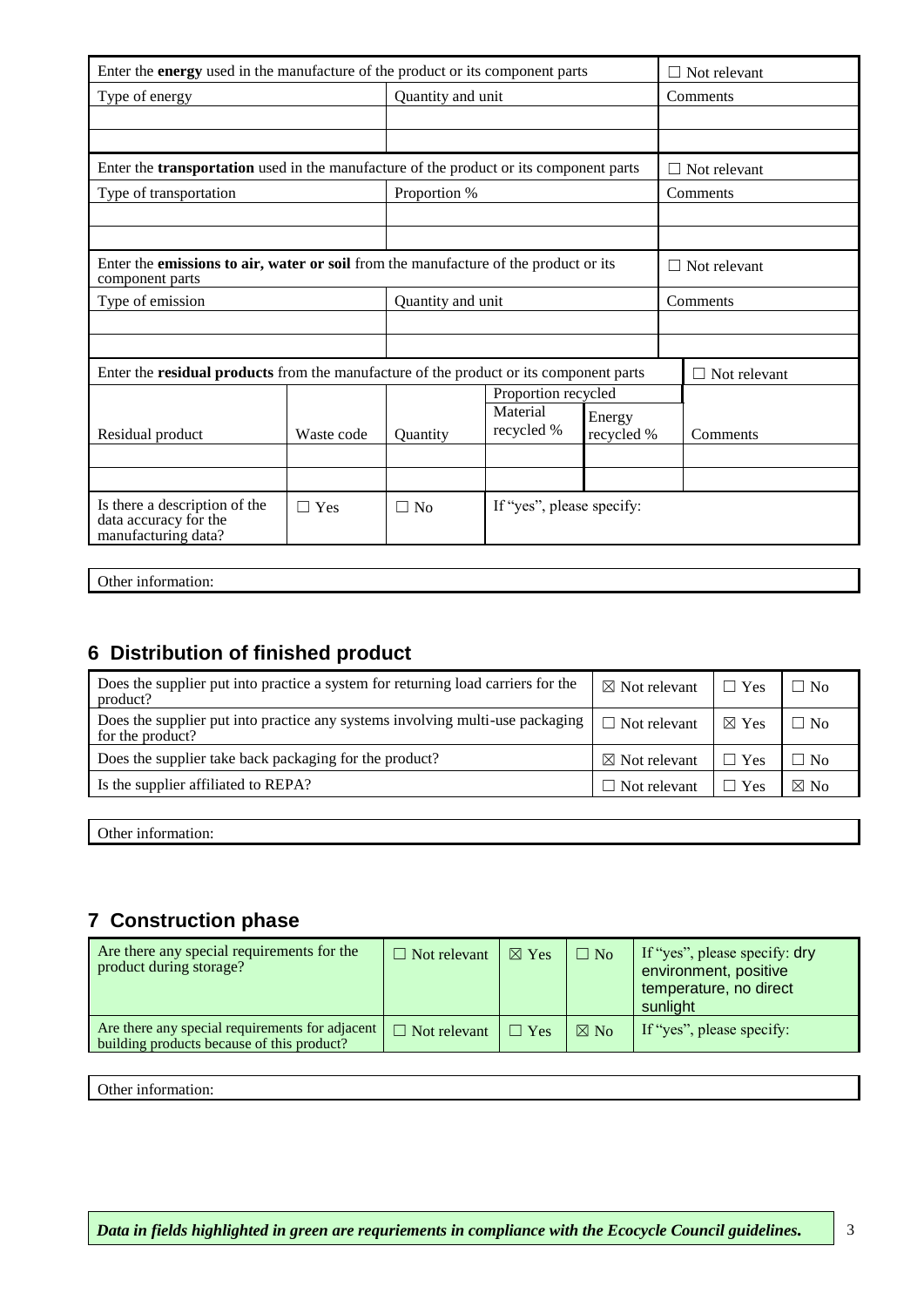#### **8 Usage phase**

| Does the product involve any special requirements for<br>intermediate goods regarding operation and maintenance?       | $\Box$ Yes | $\boxtimes$ No |            | If "yes", please specify: |            |                           |  |
|------------------------------------------------------------------------------------------------------------------------|------------|----------------|------------|---------------------------|------------|---------------------------|--|
| Does the product have any special energy supply<br>requirements for operation?                                         |            |                | $\Box$ Yes | $\boxtimes$ No            |            | If "yes", please specify: |  |
| Estimated technical service life for the product is to be entered according to one of the following options, a) or b): |            |                |            |                           |            |                           |  |
| a) Reference service life                                                                                              | $\Box$ 5   | $\Box$ 10      | $\Box$ 15  | $\boxtimes$ 25            | $\Box$ >50 | Comments                  |  |
| estimated as being approx.                                                                                             | years      | years          | years      | years                     |            |                           |  |
| b) Reference service life estimated to be in the interval of<br>years                                                  |            |                |            |                           |            |                           |  |

Other information:

## **9 Demolition**

| Is the product ready for disassembly (taking<br>apart)?                                                              | $\Box$ Not relevant | $\boxtimes$ Yes | $\Box$ No      | If "yes", please specify: |
|----------------------------------------------------------------------------------------------------------------------|---------------------|-----------------|----------------|---------------------------|
| Does the product require any special measures<br>to protect health and environment during<br>demolition/disassembly? | $\Box$ Not relevant | $\Box$ Yes      | $\boxtimes$ No | If "yes", please specify: |
| Other information:                                                                                                   |                     |                 |                |                           |

#### **10 Waste management**

| Is it possible to re-use all or parts of the<br>product?                                                                       | $\boxtimes$ Not relevant | $\Box$ Yes      | $\Box$ No | If "yes", please specify: |                |  |
|--------------------------------------------------------------------------------------------------------------------------------|--------------------------|-----------------|-----------|---------------------------|----------------|--|
| Is it possible to recycle materials for all or<br>parts of the product?                                                        | $\Box$ Not relevant      | $\boxtimes$ Yes | $\Box$ No | If "yes", please specify: |                |  |
| Is it possible to recycle energy for all or parts<br>of the product?                                                           | $\boxtimes$ Not relevant | $\Box$ Yes      | $\Box$ No | If "yes", please specify: |                |  |
| Does the supplier have any restrictions and<br>recommendations for re-use, materials or<br>energy recycling or waste disposal? | $\boxtimes$ Not relevant | $\Box$ Yes      | $\Box$ No | If "yes", please specify: |                |  |
| Enter the waste code for the <b>supplied</b> product 170407                                                                    |                          |                 |           |                           |                |  |
| Is the supplied product classed as hazardous waste?                                                                            |                          |                 |           | $\Box$ Yes                | $\boxtimes$ No |  |

| If the chemical composition of the product differs after having been built in from that which it had at the time of<br>delivery, meaning that another waste code is given to the finished <b>built in</b> product, then this should be entered here.<br>If it is unchanged, the following details can be omitted. |            |                |  |  |  |
|-------------------------------------------------------------------------------------------------------------------------------------------------------------------------------------------------------------------------------------------------------------------------------------------------------------------|------------|----------------|--|--|--|
| Enter the waste code for the <b>built in</b> product                                                                                                                                                                                                                                                              |            |                |  |  |  |
| Is the <b>built in</b> product classed as hazardous waste?                                                                                                                                                                                                                                                        | $\Box$ Yes | $\boxtimes$ No |  |  |  |
| Other information:                                                                                                                                                                                                                                                                                                |            |                |  |  |  |

#### **11 Indoor environment** (To add a new green row, select and copy an entire empty row and paste it in)

| When used as intended, the product gives off the following emissions: |  | $\boxtimes$ The product does not have any<br>emissions |  |  |
|-----------------------------------------------------------------------|--|--------------------------------------------------------|--|--|
| Quantity [µg/m <sup>2</sup> h] or [mg/m <sup>3</sup> h]               |  |                                                        |  |  |

*Data in fields highlighted in green are requriements in compliance with the Ecocycle Council guidelines.* 4